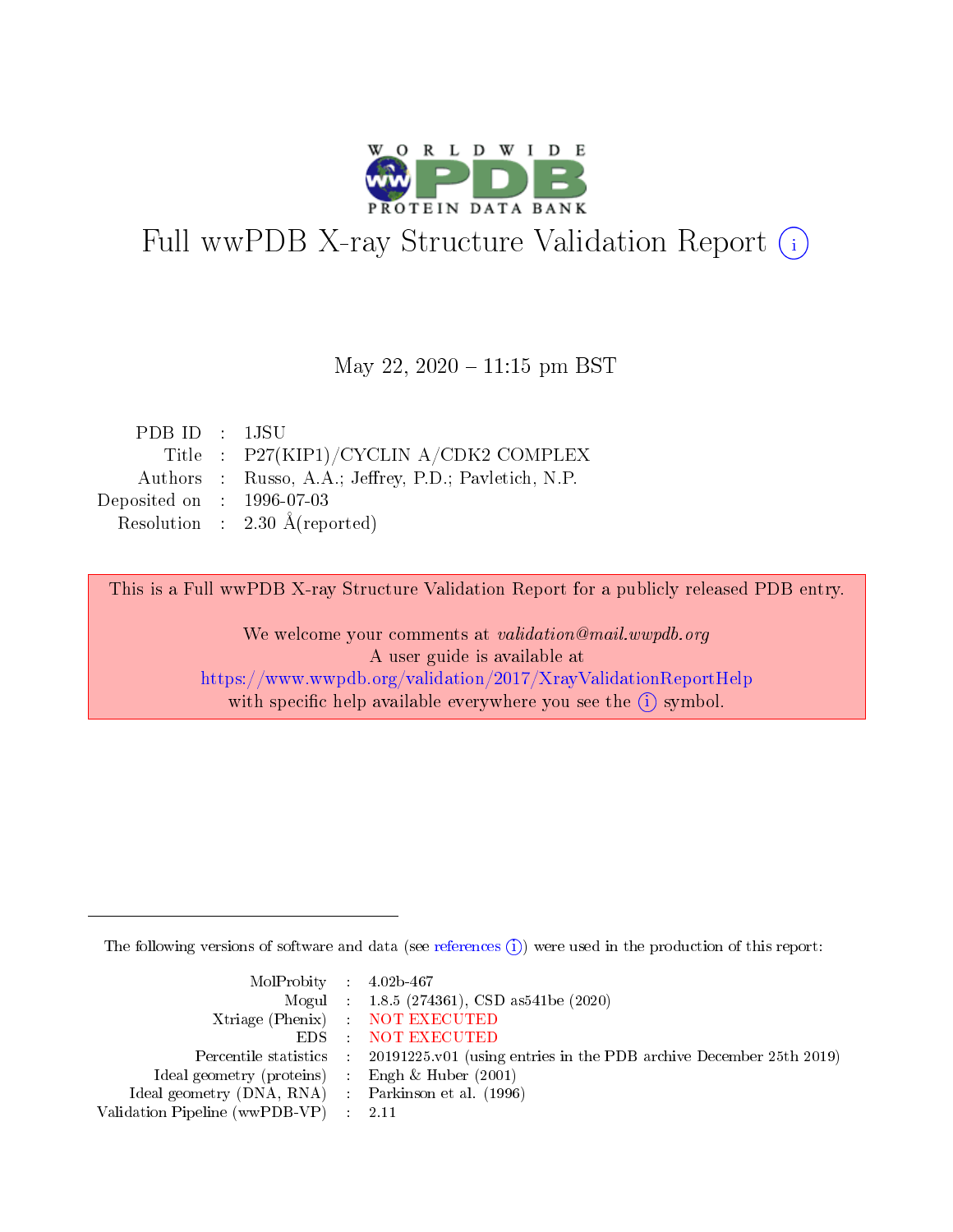# 1 [O](https://www.wwpdb.org/validation/2017/XrayValidationReportHelp#overall_quality)verall quality at a glance  $(i)$

The following experimental techniques were used to determine the structure: X-RAY DIFFRACTION

The reported resolution of this entry is 2.30 Å.

Percentile scores (ranging between 0-100) for global validation metrics of the entry are shown in the following graphic. The table shows the number of entries on which the scores are based.



| Metric                | Whole archive<br>(# $\rm{Entries}$ ) | Similar resolution<br>$(\#\text{Entries}, \text{resolution range}(\text{\AA})$ |
|-----------------------|--------------------------------------|--------------------------------------------------------------------------------|
| Clashscore            | 141614                               | $5643(2.30-2.30)$                                                              |
| Ramachandran outliers | 138981                               | $5575(2.30-2.30)$                                                              |
| Sidechain outliers    | 138945                               | $5575(2.30-2.30)$                                                              |

The table below summarises the geometric issues observed across the polymeric chains and their fit to the electron density. The red, orange, yellow and green segments on the lower bar indicate the fraction of residues that contain outliers for  $\geq=3$ , 2, 1 and 0 types of geometric quality criteria respectively. A grey segment represents the fraction of residues that are not modelled. The numeric value for each fraction is indicated below the corresponding segment, with a dot representing fractions  $\leq=5\%$ 

Note EDS was not executed.

| Mol            |   | $\mid$ Chain $\mid$ Length | Quality of chain |                        |
|----------------|---|----------------------------|------------------|------------------------|
|                |   | 298                        | 73%              | 19%<br>$\bullet$       |
| റ              | В | 260                        | 78%              | 19%<br>$\cdot$ $\cdot$ |
| $\Omega$<br>ĸ. |   |                            | 29%<br>48%       | 18%<br>$5\%$ .         |

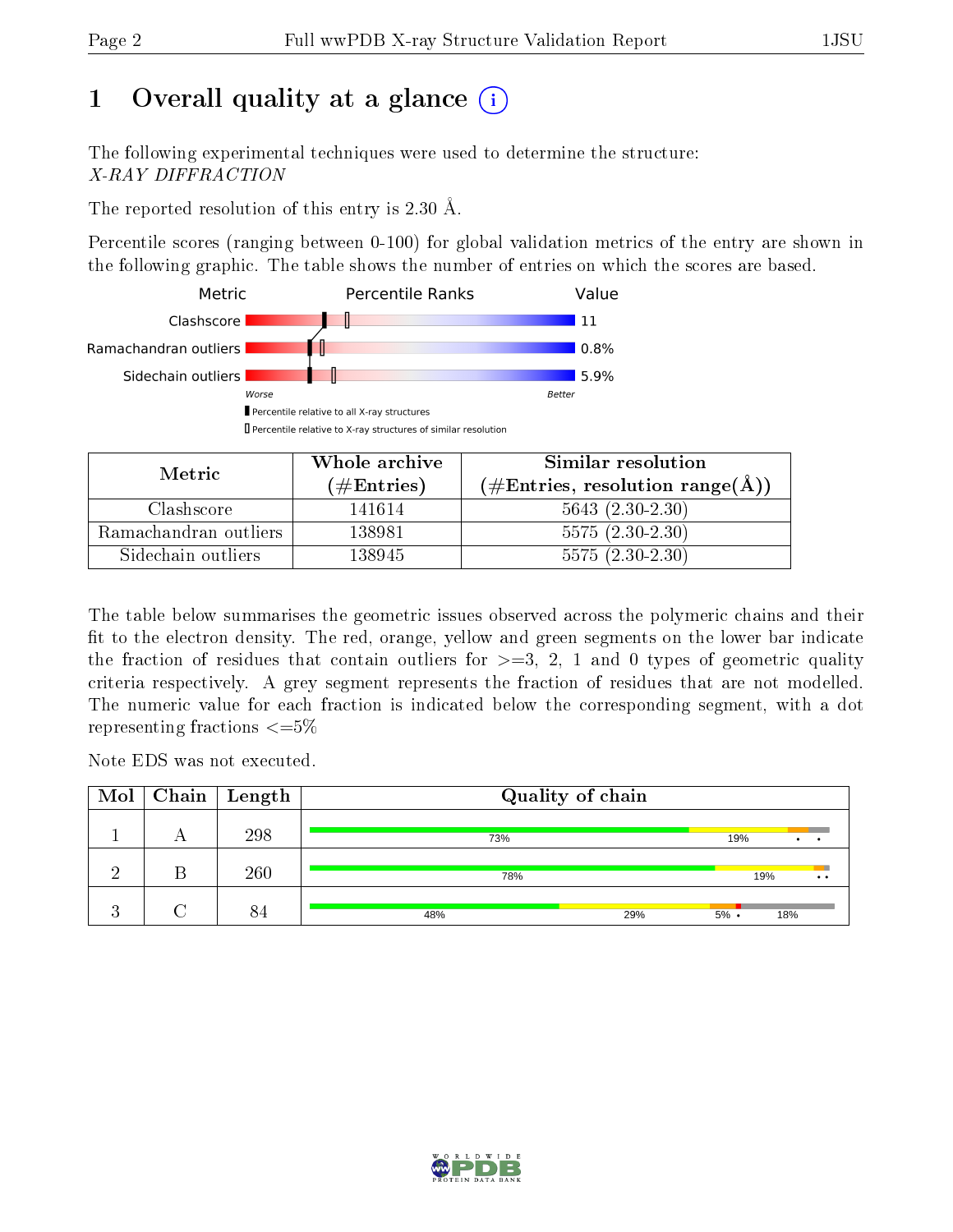# 2 Entry composition (i)

There are 5 unique types of molecules in this entry. The entry contains 5182 atoms, of which 0 are hydrogens and 0 are deuteriums.

In the tables below, the ZeroOcc column contains the number of atoms modelled with zero occupancy, the AltConf column contains the number of residues with at least one atom in alternate conformation and the Trace column contains the number of residues modelled with at most 2 atoms.

Molecule 1 is a protein called CYCLIN-DEPENDENT KINASE-2.

| ${\rm Chain}$ | Residues | Atoms               |      |     |           | ZeroOcc | $\mid$ AltConf $\mid$ Trace $\mid$ |  |  |  |
|---------------|----------|---------------------|------|-----|-----------|---------|------------------------------------|--|--|--|
| . .           | 286      | m<br>l'otal<br>2302 | .496 | 392 | $\rm 406$ |         |                                    |  |  |  |

There is a discrepancy between the modelled and reference sequences:

| Chain | Residue | Modelled | Actual | Comment          | <b>Reference</b> |
|-------|---------|----------|--------|------------------|------------------|
|       | $160\,$ | TPC      | THR.   | MODIFIED RESIDUE | UNP P24941       |

• Molecule 2 is a protein called CYCLIN A.

| Mol | Chain | Residues | Atoms         |              |     | $\mid$ ZeroOcc $\mid$ AltConf $\mid$ Trace |  |  |  |
|-----|-------|----------|---------------|--------------|-----|--------------------------------------------|--|--|--|
|     |       | 258      | Total<br>2084 | $1350^\circ$ | 339 | 384                                        |  |  |  |

• Molecule 3 is a protein called P27.

| Mol | Chain   Residues | $\rm{Atoms}$ |     |      | $\text{ZeroOcc} \mid \text{AltConf} \mid \text{Trace}$ |  |  |  |
|-----|------------------|--------------|-----|------|--------------------------------------------------------|--|--|--|
|     | 69               | Total<br>594 | 374 | -107 |                                                        |  |  |  |

• Molecule 4 is SULFATE ION (three-letter code: SO4) (formula:  $O_4S$ ).

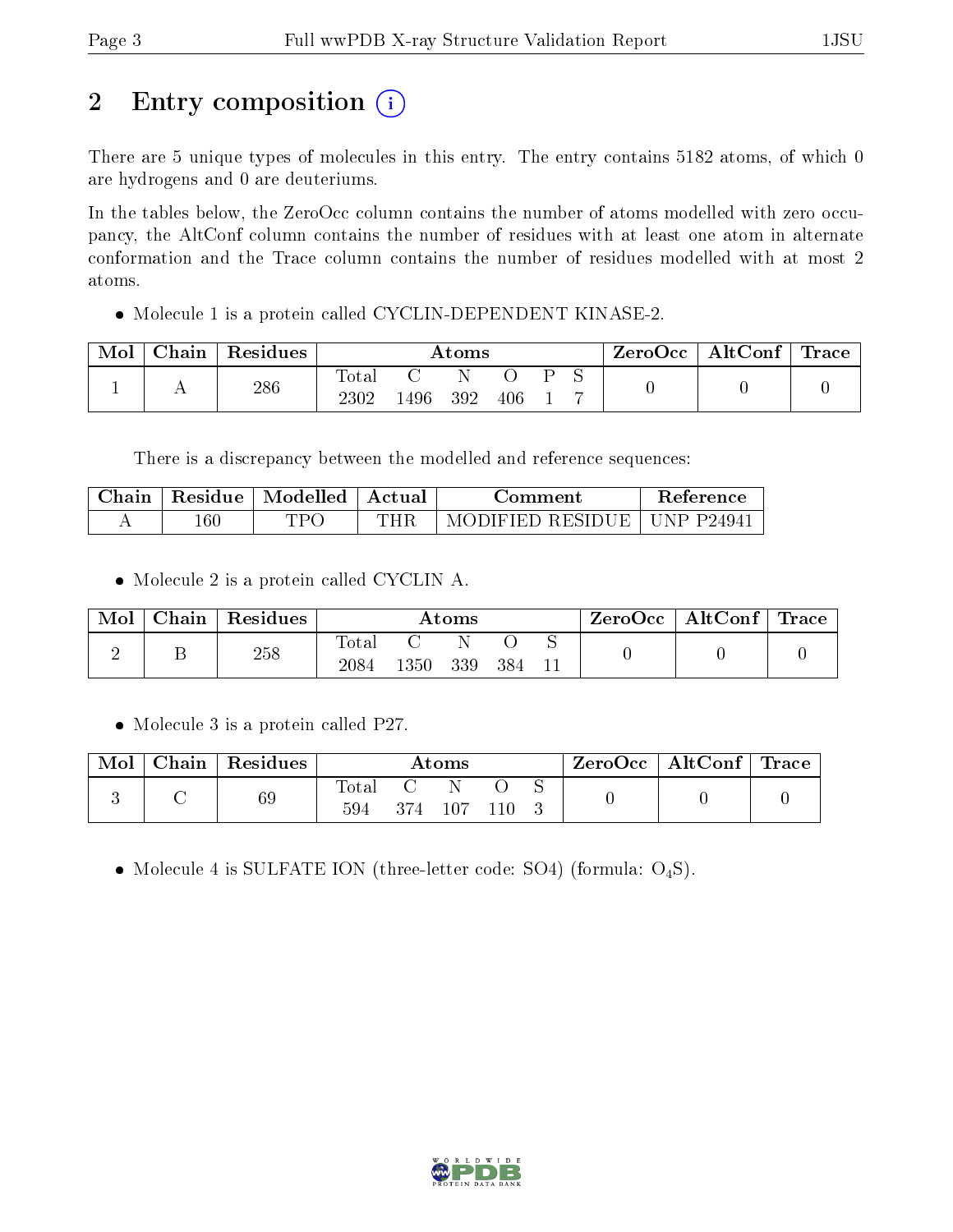

|  | $Mol$   Chain   Residues | Atoms |  |  | $ZeroOcc$   AltConf |  |
|--|--------------------------|-------|--|--|---------------------|--|
|  |                          | Total |  |  |                     |  |

 $\bullet\,$  Molecule 5 is water.

|   | Mol   Chain   Residues | Atoms                     | $ZeroOcc \   \$ AltConf |
|---|------------------------|---------------------------|-------------------------|
| 5 | 90                     | Total O<br>90<br>90       |                         |
| 5 | 92                     | Total O<br>92<br>92       |                         |
| 5 | 15                     | Total<br>- ()<br>15<br>15 |                         |

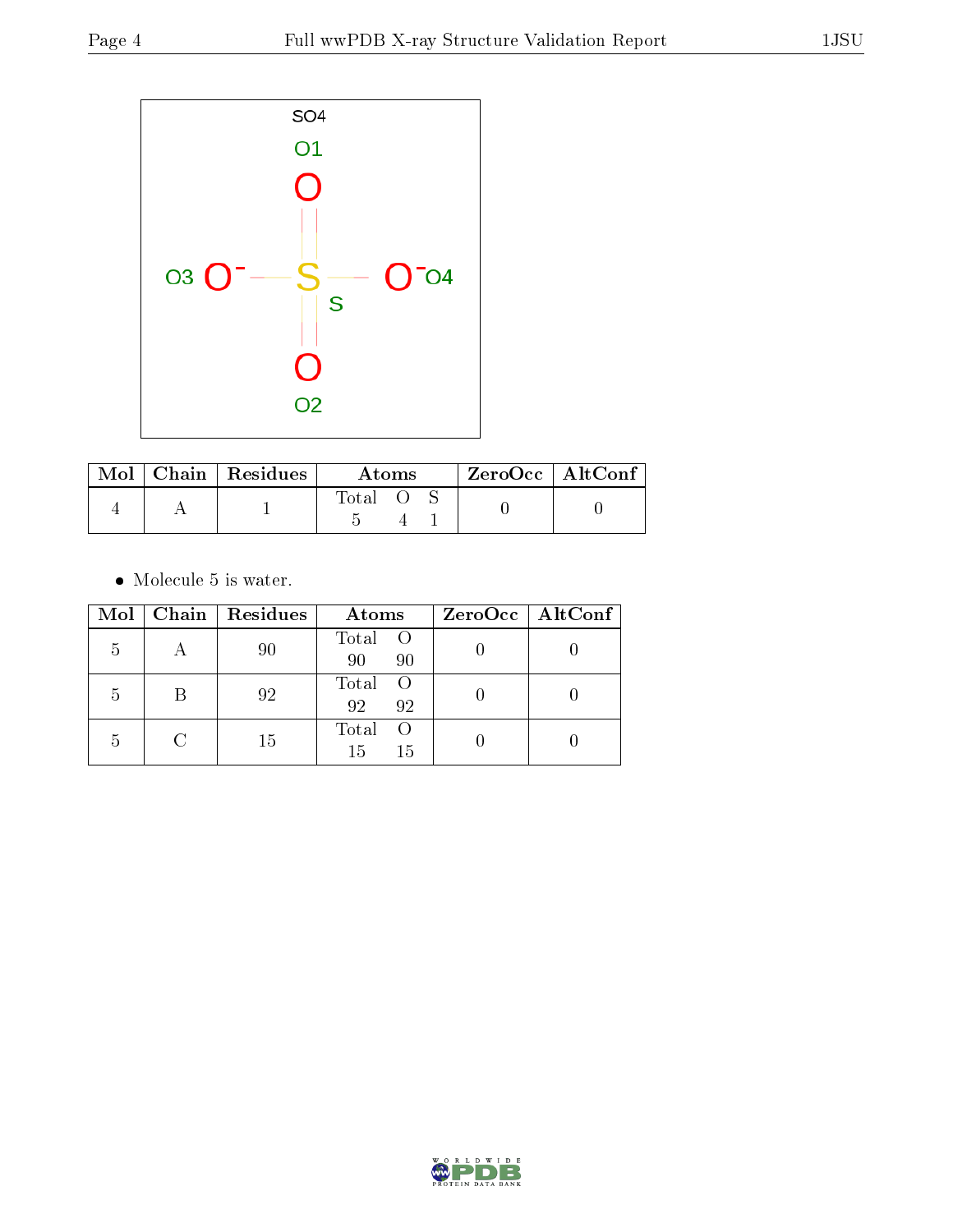# 3 Residue-property plots  $(i)$

These plots are drawn for all protein, RNA and DNA chains in the entry. The first graphic for a chain summarises the proportions of the various outlier classes displayed in the second graphic. The second graphic shows the sequence view annotated by issues in geometry. Residues are colorcoded according to the number of geometric quality criteria for which they contain at least one outlier: green  $= 0$ , yellow  $= 1$ , orange  $= 2$  and red  $= 3$  or more. Stretches of 2 or more consecutive residues without any outlier are shown as a green connector. Residues present in the sample, but not in the model, are shown in grey.

Note EDS was not executed.

• Molecule 1: CYCLIN-DEPENDENT KINASE-2



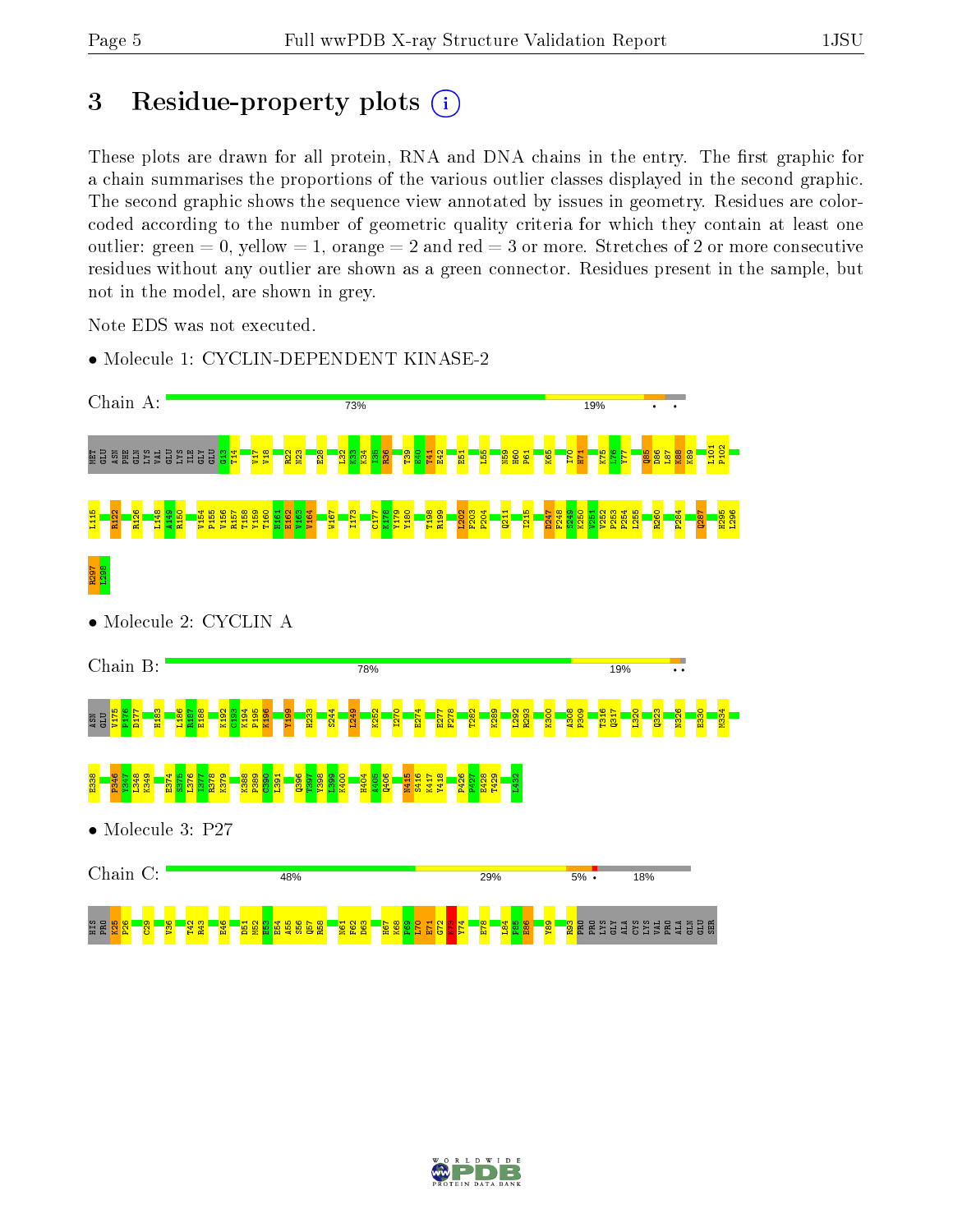# 4 Data and refinement statistics  $(i)$

Xtriage (Phenix) and EDS were not executed - this section is therefore incomplete.

| Property                               | Value                                           | Source    |  |
|----------------------------------------|-------------------------------------------------|-----------|--|
| Space group                            | P 21 21 21                                      | Depositor |  |
| Cell constants                         | 73.80Å<br>78.30Å<br>137.20Å                     | Depositor |  |
| a, b, c, $\alpha$ , $\beta$ , $\gamma$ | $90.00^\circ$<br>$90.00^\circ$<br>$90.00^\circ$ |           |  |
| Resolution (A)                         | $-2.30$<br>7.00                                 | Depositor |  |
| % Data completeness                    | $96.1(7.00-2.30)$                               | Depositor |  |
| (in resolution range)                  |                                                 |           |  |
| $\mathrm{R}_{merge}$                   | 0.06                                            | Depositor |  |
| $\mathrm{R}_{sym}$                     | (Not available)                                 | Depositor |  |
| Refinement program                     | <b>TNT</b>                                      | Depositor |  |
| $R, R_{free}$                          | 0.192<br>0.260<br>$\ddot{\phantom{a}}$          | Depositor |  |
| Estimated twinning fraction            | No twinning to report.                          | Xtriage   |  |
| Total number of atoms                  | 5182                                            | wwPDB-VP  |  |
| Average B, all atoms $(A^2)$           | 24.0                                            | wwPDB-VP  |  |

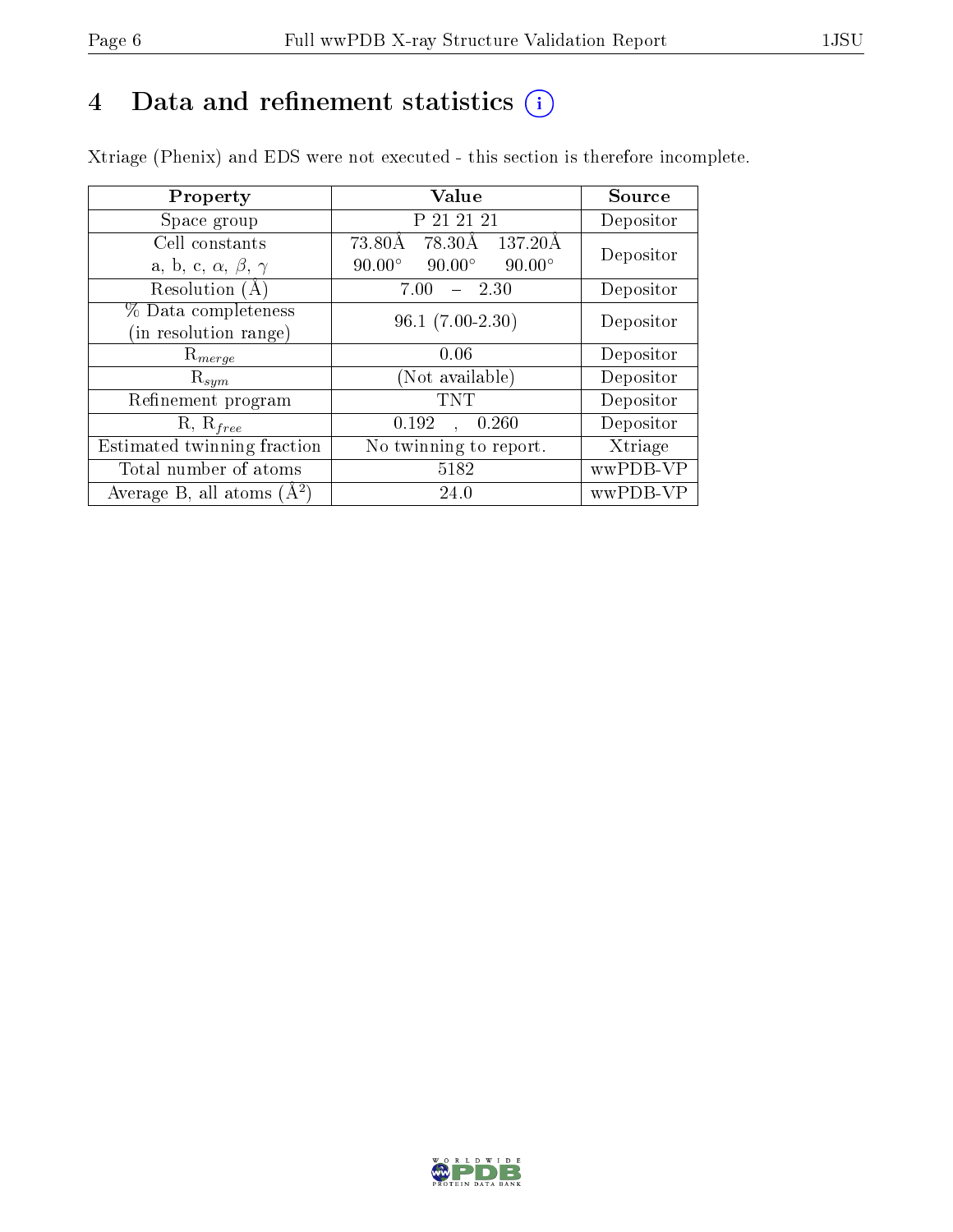# 5 Model quality  $(i)$

## 5.1 Standard geometry  $(i)$

Bond lengths and bond angles in the following residue types are not validated in this section: TPO, SO4

The Z score for a bond length (or angle) is the number of standard deviations the observed value is removed from the expected value. A bond length (or angle) with  $|Z| > 5$  is considered an outlier worth inspection. RMSZ is the root-mean-square of all Z scores of the bond lengths (or angles).

| Chain<br>Mol |      |      | Bond lengths                 | Bond angles |                  |  |
|--------------|------|------|------------------------------|-------------|------------------|--|
|              |      | RMSZ | $\vert \# \vert Z \vert > 5$ | RMSZ        | # $ Z  > 5$      |  |
| 1.           |      | 0.50 | 0/2351                       | 0.70        | 0/3192           |  |
| 2            | В    | 0.48 | 0/2134                       | 0.65        | $\frac{0}{2897}$ |  |
| 3            | C    | 0.47 | 0/613                        | 0.73        | 0/825            |  |
| All          | A 11 | 0.49 | 5098                         | 0.68        | 6914             |  |

There are no bond length outliers.

There are no bond angle outliers.

There are no chirality outliers.

There are no planarity outliers.

## $5.2$  Too-close contacts  $(i)$

In the following table, the Non-H and H(model) columns list the number of non-hydrogen atoms and hydrogen atoms in the chain respectively. The H(added) column lists the number of hydrogen atoms added and optimized by MolProbity. The Clashes column lists the number of clashes within the asymmetric unit, whereas Symm-Clashes lists symmetry related clashes.

| Mol | Chain                     |      | $\vert$ Non-H $\vert$ H(model) | H(added) |    | $Clashes$   Symm-Clashes |
|-----|---------------------------|------|--------------------------------|----------|----|--------------------------|
|     |                           | 2302 |                                | 2347     | 55 |                          |
| ച   | В                         | 2084 |                                | 2107     | 40 |                          |
| ົ   | C                         | 594  |                                | 552      | 32 |                          |
|     | $\boldsymbol{\mathsf{A}}$ |      |                                |          |    |                          |
| 5   | A                         | 90   |                                |          |    |                          |
| 5   | B                         | 92   |                                |          |    |                          |
| 5   | C                         | 15   |                                |          |    |                          |
|     |                           | 5182 |                                | 5006     |    |                          |

The all-atom clashscore is defined as the number of clashes found per 1000 atoms (including hydrogen atoms). The all-atom clashscore for this structure is 11.

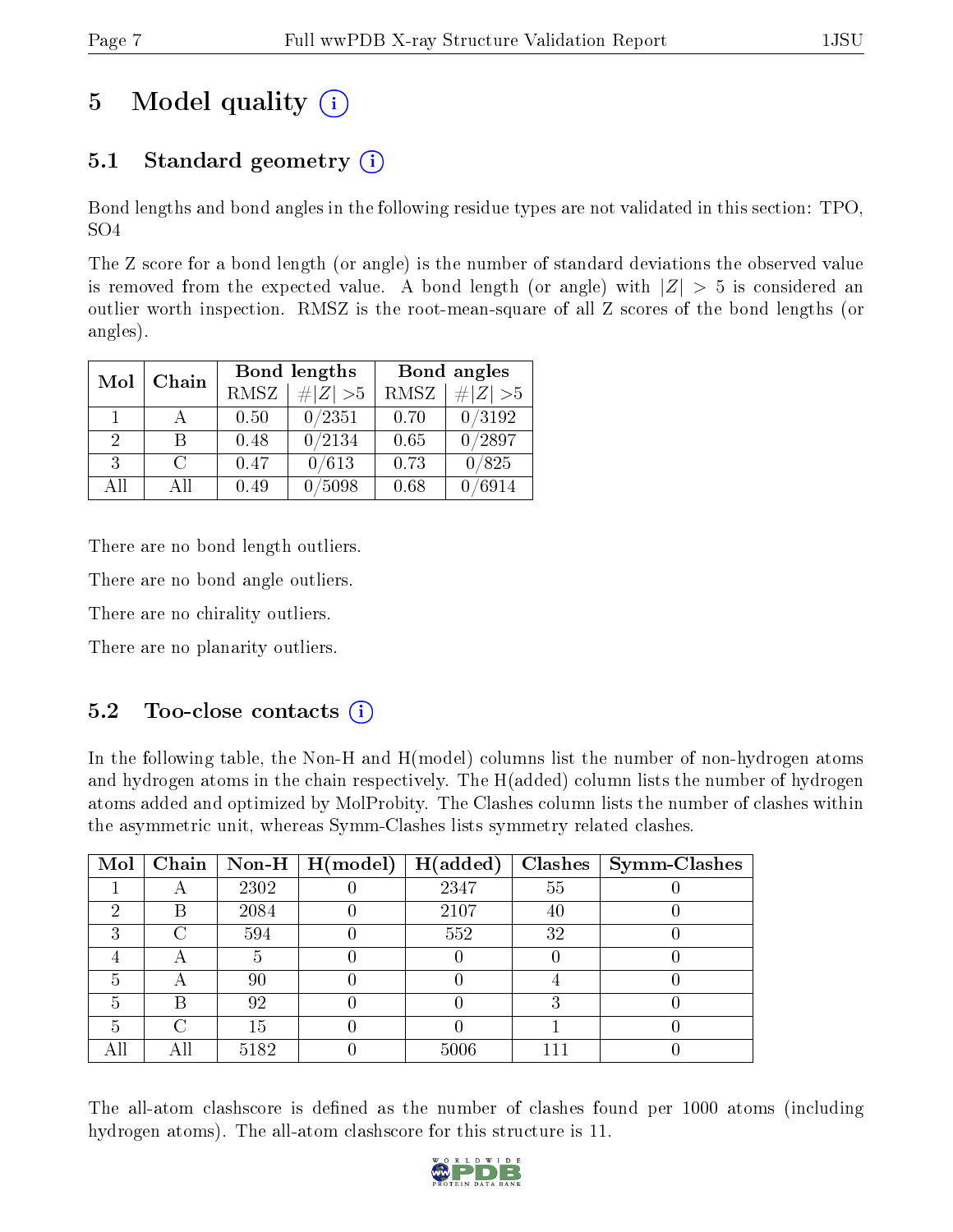|                     |                  | Interatomic       | $\overline{\text{Clash}}$ |
|---------------------|------------------|-------------------|---------------------------|
| Atom-1              | Atom-2           | distance $(A)$    | overlap $(\AA)$           |
| 1:A:17:VAL:HG11     | 3:C:78:GLU:HB3   | 1.47              | 0.95                      |
| 1:A:34:LYS:HZ1      | 1:A:36:ARG:HD3   | 1.36              | 0.91                      |
| 2:B:404:HIS:HD2     | 2:B:406:GLN:H    | 1.24              | 0.84                      |
| 2:B:293:ARG:NH2     | 3:C:46:GLU:HG2   | 1.93              | 0.83                      |
| 2:B:196:LYS:HD3     | 2:B:244:SER:HB3  | 1.70              | 0.73                      |
| 1:A:154:VAL:O       | 2:B:316:THR:HG22 | 1.88              | 0.72                      |
| 1:A:155:PRO:HG3     | 2:B:320:LEU:HD21 | 1.71              | 0.71                      |
| 1:A:260:ARG:HD3     | 5:A:387:HOH:O    | 1.91              | 0.69                      |
| 2:B:289:LYS:O       | 2:B:293:ARG:HG3  | 1.94              | 0.67                      |
| 1: A:85: GLN:HG3    | 1: A:86: ASP: N  | 2.07              | 0.67                      |
| 1:A:155:PRO:CG      | 2:B:320:LEU:HD21 | 2.26              | 0.66                      |
| 3:C:71:GLU:HG3      | 3:C:72:GLY:N     | 2.13              | 0.64                      |
| 2:B:415:ASN:HD22    | 2:B:416:SER:N    | 1.96              | 0.64                      |
| 3:C:63:ASP:HB2      | 3:C:70:LEU:CD2   | $\overline{2.28}$ | 0.64                      |
| 1: A:34: LYS: NZ    | 1:A:36:ARG:HD3   | 2.12              | 0.63                      |
| 1:A:247:ASP:HB3     | 1:A:250:LYS:HG2  | 1.81              | 0.62                      |
| 2:B:346:PRO:O       | 2:B:349:LYS:HG2  | 2.00              | 0.62                      |
| 3:C:73:LYS:NZ       | 3:C:73:LYS:HB2   | 2.15              | 0.62                      |
| 1: A:51: GLU:O      | 1:A:55:LEU:HB2   | 2.01              | 0.61                      |
| 1:A:17:VAL:CG1      | 3:C:78:GLU:HB3   | 2.26              | 0.61                      |
| 3:C:61:ASN:HB2      | 3:C:71:GLU:HB3   | 1.83              | 0.60                      |
| 3:C:86:GLU:HA       | 3:C:89:TYR:CE2   | 2.36              | 0.60                      |
| 2:B:330:GLU:O       | 2:B:334:MET:HG2  | 2.01              | 0.60                      |
| 3:C:42:THR:O        | 3:C:46:GLU:HG3   | 2.02              | 0.60                      |
| 3:C:73:LYS:HZ3      | 3:C:73:LYS:HB2   | 1.66              | 0.60                      |
| 2:B:188:GLU:O       | 2:B:192:LYS:HE2  | 2.02              | 0.60                      |
| 1:A:34:LYS:HD2      | 1:A:75:LYS:HD2   | 1.85              | 0.59                      |
| 1:A:284:PRO:O       | 1:A:287:GLN:HB2  | 2.03              | 0.58                      |
| 1: A:71: HIS:H      | 3:C:52:MET:HG2   | 1.67              | 0.58                      |
| 3:C:86:GLU:HA       | 3:C:89:TYR:CZ    | 2.39              | 0.58                      |
| 3:C:63:ASP:HB2      | 3:C:70:LEU:HD21  | 1.86              | 0.57                      |
| 1: A: 157: ARG: HG2 | 1: A: 158: THR:H | 1.70              | 0.56                      |
| 3:C:71:GLU:HG3      | 3:C:72:GLY:H     | 1.71              | 0.56                      |
| 3:C:25:LYS:N        | 5:C:115:HOH:O    | 2.39              | 0.55                      |
| 1:A:157:ARG:O       | 1: A:179:TYR:HDI | 1.89              | 0.55                      |
| 2:B:415:ASN:HD22    | 2:B:416:SER:H    | 1.52              | 0.55                      |
| 2:B:249:LEU:HB2     | 2:B:252:LYS:HE2  | 1.89              | 0.54                      |
| 2:B:186:LEU:HD12    | 2:B:317:GLN:HE22 | 1.74              | 0.53                      |
| 2:B:388:LYS:HB3     | 2:B:389:PRO:HD3  | 1.90              | 0.52                      |
| 1: A:88: LYS: HA    | 1:A:88:LYS:HE3   | 1.91              | 0.52                      |

All (111) close contacts within the same asymmetric unit are listed below, sorted by their clash magnitude.

Continued on next page...

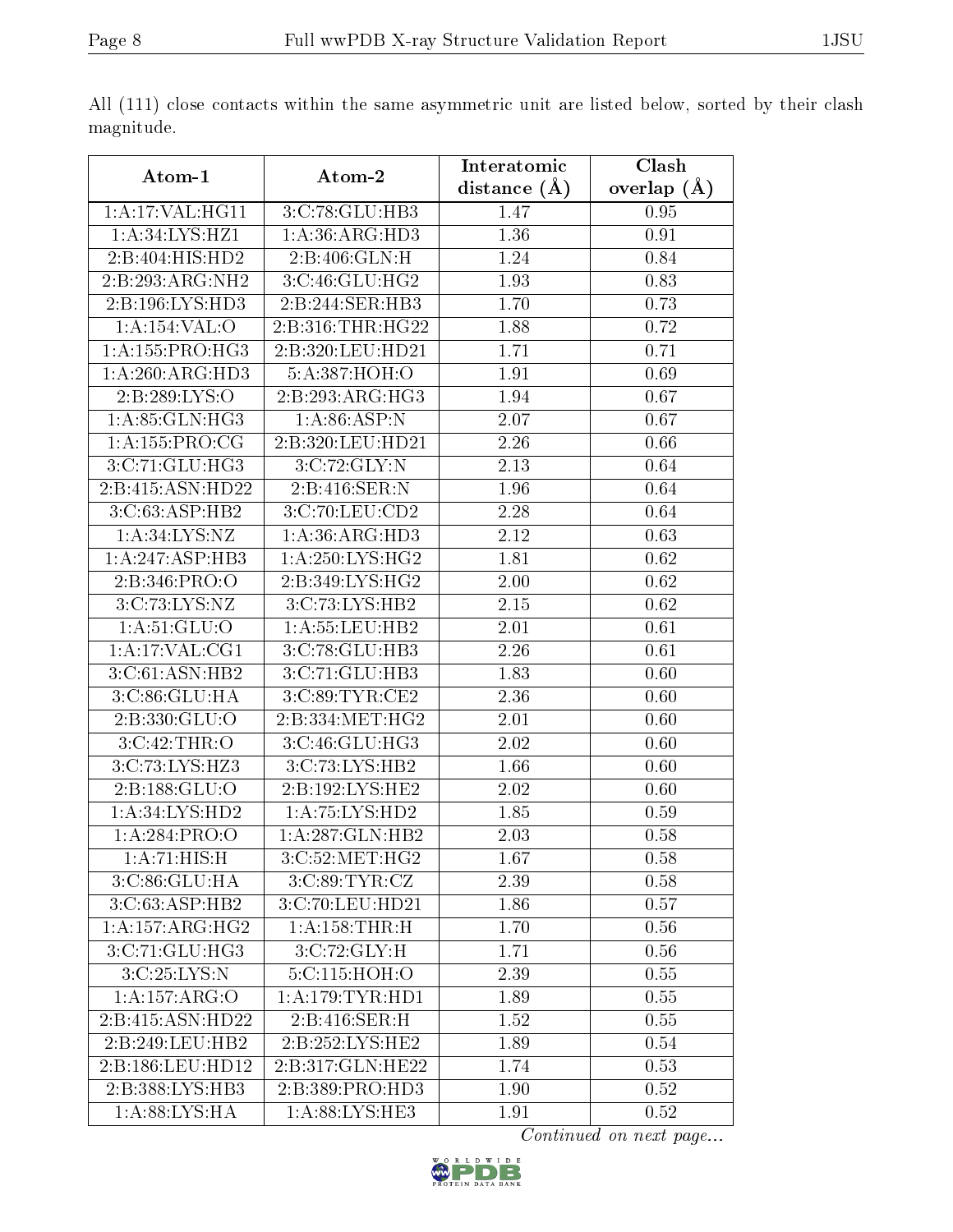| Communa from previous page  |                     | Interatomic    | Clash           |
|-----------------------------|---------------------|----------------|-----------------|
| Atom-1                      | Atom-2              | distance $(A)$ | overlap $(\AA)$ |
| 1: A:148:LEU:HD21           | 3:C:93:ARG:HD2      | 1.92           | 0.52            |
| 2:B:417:LYS:HE3             | 2:B:418:TYR:CE2     | 2.46           | 0.51            |
| 1:A:156:VAL:HG22            | 1: A: 159: TYR: HE2 | 1.76           | 0.51            |
| 1: A:252: VAL:HG23          | 1:A:252:VAL:O       | 2.11           | 0.51            |
| 1:A:101:LEU:HB3             | 1:A:102:PRO:HD3     | 1.92           | 0.50            |
| 1: A: 160: TPO: O1P         | 2:B:270:ILE:HA      | 2.12           | 0.50            |
| 1: A:70: ILE: HB            | 1: A:77:TYR:HB2     | 1.94           | 0.50            |
| 2:B:415:ASN:ND2             | 2: B:416: SER: N    | 2.61           | 0.49            |
| 1:A:255:LEU:HD12            | 5:A:374:HOH:O       | 2.13           | 0.48            |
| 2:B:338:GLU:HG3             | 5:B:445:HOH:O       | 2.11           | 0.48            |
| 1:A:177:CYS:SG              | 1: A: 180: TYR: HB3 | 2.53           | 0.48            |
| 1:A:122:ARG:NE              | 5:A:319:HOH:O       | 2.45           | 0.48            |
| 1: A:252:VAL:HG21           | 1:A:255:LEU:HD22    | 1.96           | 0.48            |
| 1:A:253:PRO:HB2             | 1:A:254:PRO:HDS     | 1.96           | 0.48            |
| 2:B:300:LYS:HD2             | 3:C:51:ASP:HB3      | 1.94           | 0.47            |
| 1:A:126:ARG:O               | 1: A:164: VAL:HG22  | 2.15           | 0.47            |
| 1:A:17:VAL:HG12             | 1:A:18:VAL:N        | 2.31           | 0.46            |
| 2: B: 199: TYR: C           | 2: B: 199: TYR: CD1 | 2.88           | 0.46            |
| 1: A: 41: THR: HG22         | 1: A:42: GLU: HG2   | 1.98           | 0.46            |
| 1: A:211: GLN:O             | 1: A:215: ILE: HG13 | 2.16           | 0.46            |
| 2:B:194:LYS:HE2             | 5:B:502:HOH:O       | 2.16           | 0.46            |
| 1:A:23:ASN:HA               | 3:C:73:LYS:O        | 2.16           | 0.45            |
| 3:C:25:LYS:HE2              | 3:C:29:CYS:O        | 2.16           | 0.45            |
| 3:C:55:ALA:O                | 3:C:58:ARG:HB3      | 2.17           | 0.45            |
| 1: A:65: LYS:HB3            | 1: A:65: LYS: HE3   | 1.79           | 0.45            |
| 2:B:278:PHE:O               | 2:B:282:THR:HG23    | 2.17           | 0.45            |
| 3:C:25:LYS:HG2              | 3:C:25:LYS:O        | 2.16           | 0.45            |
| 3:C:52:MET:HE1              | 3:C:56:SER:HB2      | 1.98           | 0.45            |
| 1:A:167:TRP:CD1             | 1: A:204:PRO:HA     | 2.51           | 0.45            |
| 2:B:274:GLU:HG2             | 2:B:277:GLU:OE2     | 2.16           | 0.45            |
| 2:B:308:ALA:HA              | 2:B:309:PRO:HD3     | 1.87           | 0.45            |
| 2:B:374:GLU:OE2             | 2:B:378:ARG:NH1     | 2.50           | 0.45            |
| 2:B:428:GLU:HG3             | 2:B:429:THR:N       | 2.32           | 0.44            |
| 3:C:57:GLN:HG3              | 3:C:62:PHE:O        | 2.18           | 0.44            |
| 1: A:202:LEU:HD13           | 1:A:203:PHE:CE2     | 2.52           | 0.44            |
| $1:A:\overline{41:THR:CG2}$ | 1:A:42:GLU:HG2      | 2.48           | 0.44            |
| 2:B:326:ASN:O               | 2:B:330:GLU:HG3     | 2.18           | 0.44            |
| 1: A:39:THR:O               | 2:B:292:LEU:HD12    | 2.18           | 0.44            |
| 2:B:404:HIS:CD2             | 2: B:406: GLN:H     | 2.16           | 0.44            |
| 1:A:22:ARG:HA               | 1: A:28: GLU:O      | 2.18           | 0.44            |
| 2:B:175:VAL:HG23            | 2:B:177:ASP:OD2     | 2.17           | 0.43            |

Continued from previous page.

Continued on next page...

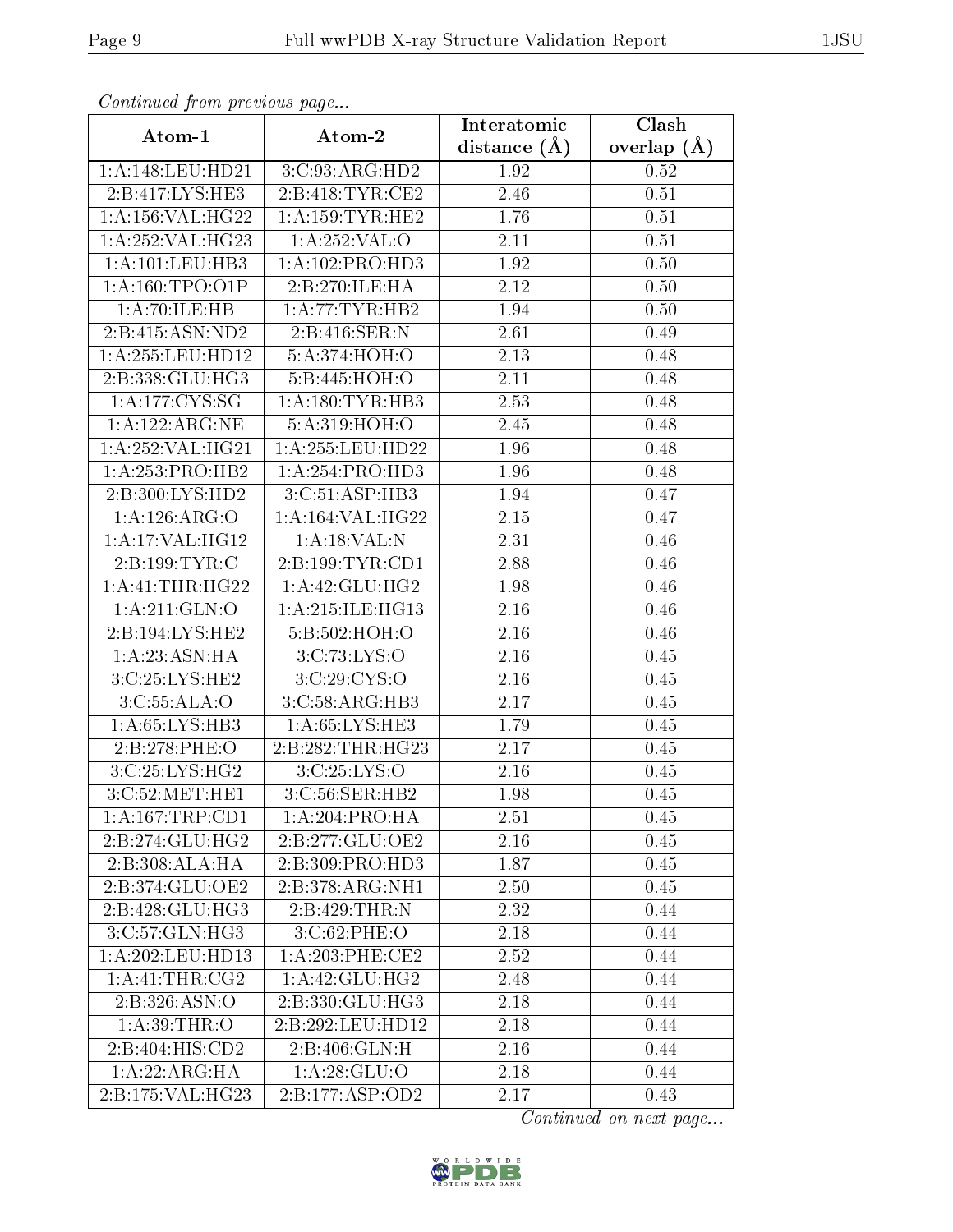| $\sum_{i=1}^{n}$   |                     | Interatomic       | Clash             |
|--------------------|---------------------|-------------------|-------------------|
| Atom-1             | Atom-2              | distance $(A)$    | overlap $(A)$     |
| 3:C:68:LYS:HE2     | 3:C:68:LYS:HB3      | 1.82              | 0.43              |
| 2:B:293:ARG:HH21   | 3:C:46:GLU:HG2      | 1.76              | 0.43              |
| 1:A:297:ARG:NH1    | 1: A:297: ARG:HG2   | 2.33              | 0.43              |
| 1: A:198:THR:O     | 1:A:199:ARG:HB2     | 2.19              | 0.43              |
| 2:B:398:TYR:CD2    | 2:B:426:PRO:HB3     | 2.54              | 0.43              |
| 1: A.35: GLN: HG3  | 1: A:86: ASP:H      | 1.79              | 0.43              |
| 2:B:186:LEU:HD12   | 2:B:317:GLN:NE2     | 2.34              | 0.43              |
| 1: A:88: LYS: HE3  | 1: A:88: LYS:O      | 2.19              | 0.42              |
| 1: A:70: ILE: HG23 | 3:C:52:MET:HG3      | 2.00              | $\overline{0.42}$ |
| 1: A: 23: ASN: HB2 | 3:C:74:TYR:CE1      | 2.54              | 0.42              |
| 1: A:88: LYS: HE3  | 1: A:88: LYS:CA     | 2.50              | 0.42              |
| 2:B:396:GLN:HG3    | 2:B:400:LYS:NZ      | $\overline{2.34}$ | 0.42              |
| 3:C:57:GLN:HE21    | 3: C:63:ASP:HA      | 1.85              | 0.42              |
| 1: A:60: HIS: CG   | 1:A:61:PRO:HD2      | 2.55              | 0.42              |
| 1: A:59: ASN:OD1   | 1: A:65: LYS:HD3    | 2.19              | 0.42              |
| 1:A:162:GLU:HA     | 1: A:173: ILE: CG2  | 2.49              | 0.42              |
| 1: A:295: HIS: CE1 | 1: A:296:LEU:HG     | 2.56              | 0.41              |
| 2:B:233:HIS:HD2    | 5:B:491:HOH:O       | 2.03              | 0.41              |
| 1: A:39:THR:HG22   | 2:B:289:LYS:HE3     | $\overline{2.01}$ | 0.41              |
| 1:A:156:VAL:HG22   | 1: A: 159: TYR: CE2 | 2.55              | 0.41              |
| 3:C:71:GLU:CG      | 3:C:72:GLY:N        | 2.82              | 0.41              |
| 2:B:194:LYS:HA     | 2:B:195:PRO:HD2     | 2.00              | 0.41              |
| 3: C: 25: LYS: N   | 3: C: 26: PRO: O    | 2.54              | 0.41              |
| 2:B:376:LEU:HA     | 2:B:376:LEU:HD23    | 1.97              | 0.41              |
| 1:A:252:VAL:HG22   | 5:A:314:HOH:O       | 2.21              | 0.40              |
| 1:A:34:LYS:HZ1     | 1: A:36: ARG: HH11  | 1.67              | 0.40              |
| 2:B:183:HIS:CD2    | 2:B:379:LYS:HE3     | 2.56              | 0.40              |
| 1:A:157:ARG:C      | 1:A:179:TYR:HDI     | $\overline{2.24}$ | 0.40              |
| 3:C:63:ASP:O       | 3:C:67:HIS:N        | 2.54              | 0.40              |
| 3:C:72:GLY:O       | 3:C:73:LYS:HB3      | 2.21              | 0.40              |

Continued from previous page...

There are no symmetry-related clashes.

## 5.3 Torsion angles  $(i)$

#### 5.3.1 Protein backbone (i)

In the following table, the Percentiles column shows the percent Ramachandran outliers of the chain as a percentile score with respect to all X-ray entries followed by that with respect to entries of similar resolution.

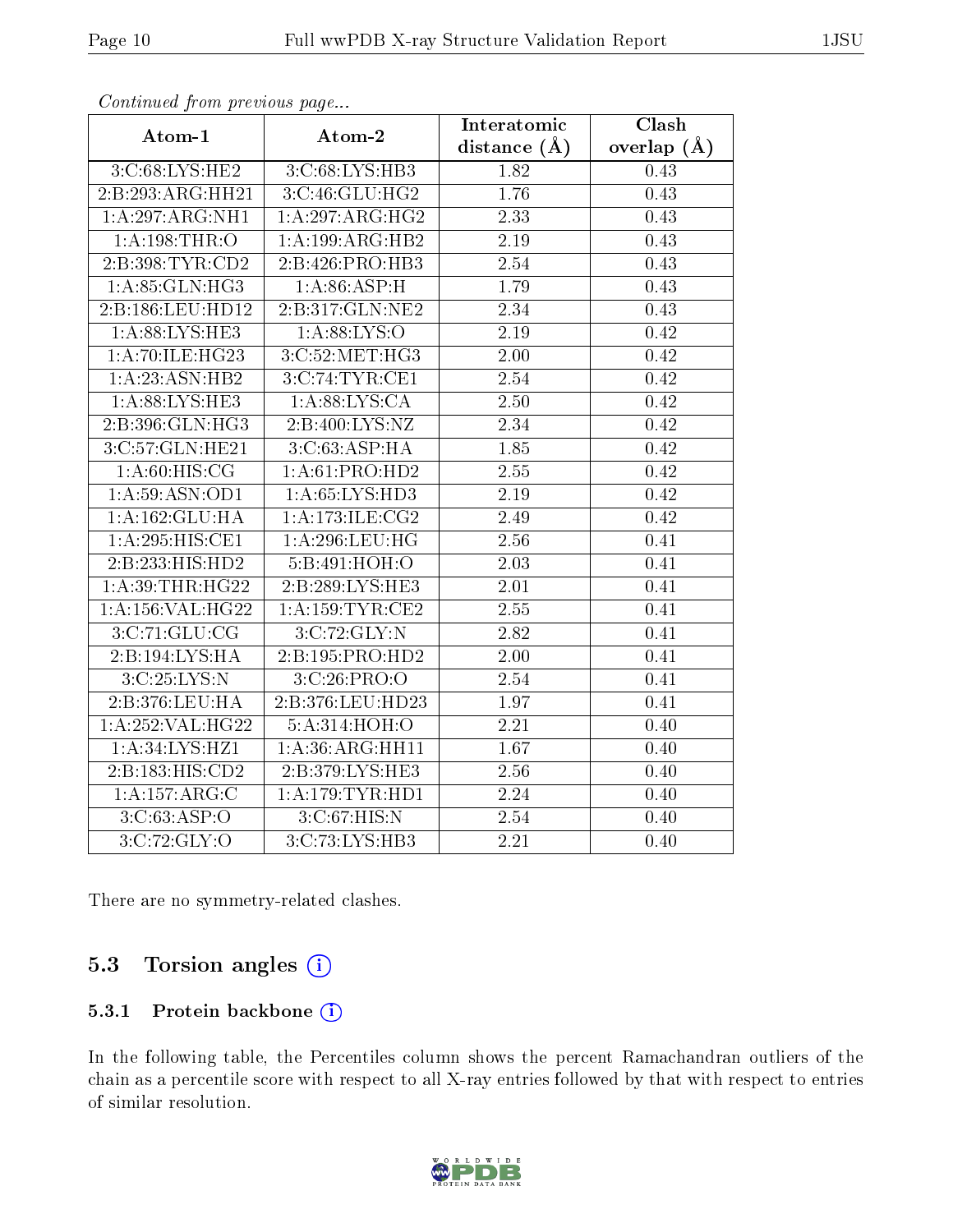| Mol            | Chain   | Analysed         | Favoured    | Allowed    | Outliers | Percentiles   |               |
|----------------|---------|------------------|-------------|------------|----------|---------------|---------------|
|                | А       | $283/298$ (95%)  | 264 (93%)   | 17 $(6\%)$ | $2(1\%)$ | <sup>22</sup> | 26            |
| $\overline{2}$ | B       | 256/260(98%)     | 249 (97%)   | 7(3%)      |          | 100           | $\boxed{100}$ |
|                | $\rm C$ | $67/84$ $(80\%)$ | 60 $(90\%)$ | $4(6\%)$   | 3(4%)    | 【2】⊾          |               |
| All            | All     | $606/642(94\%)$  | 573 (95%)   | $28(5\%)$  | $5(1\%)$ | 19            | 23            |

The Analysed column shows the number of residues for which the backbone conformation was analysed, and the total number of residues.

All (5) Ramachandran outliers are listed below:

| Mol           | Chain | Res | <b>Type</b> |
|---------------|-------|-----|-------------|
|               |       | 54  | <b>GLU</b>  |
|               |       | 164 | VAL         |
| $\mathcal{R}$ |       | 73  | LYS         |
|               |       | 14  | <b>THR</b>  |
|               |       |     | GL U        |

#### 5.3.2 Protein sidechains  $(i)$

In the following table, the Percentiles column shows the percent sidechain outliers of the chain as a percentile score with respect to all X-ray entries followed by that with respect to entries of similar resolution.

The Analysed column shows the number of residues for which the sidechain conformation was analysed, and the total number of residues.

| Mol                         | Chain   | Analysed         | Outliers<br>Rotameric |           | Percentiles                      |  |  |
|-----------------------------|---------|------------------|-----------------------|-----------|----------------------------------|--|--|
|                             | А       | $251/262(96\%)$  | 234 $(93\%)$          | 17 $(7%)$ | <sup>21</sup><br>16 <sup>°</sup> |  |  |
| $\mathcal{D}_{\mathcal{L}}$ | B.      | $232/234(99\%)$  | 224 (97\%)            | $8(3\%)$  | 37<br>51                         |  |  |
| 3                           | $\rm C$ | $64/76$ $(84\%)$ | 57 (89%)              | $7(11\%)$ | $\boxed{7}$<br>6 <sup>1</sup>    |  |  |
| All                         | All     | 547/572 (96%)    | 515 $(94\%)$          | $32(6\%)$ | 27<br>19                         |  |  |

All (32) residues with a non-rotameric sidechain are listed below:

| Mol | Chain | Res | <b>Type</b> |
|-----|-------|-----|-------------|
|     |       | 32  | LEU         |
|     |       | 36  | ARG         |
|     |       |     | <b>THR</b>  |
|     |       | 71  | <b>HIS</b>  |
|     |       | しら  | GL N        |

Continued on next page...

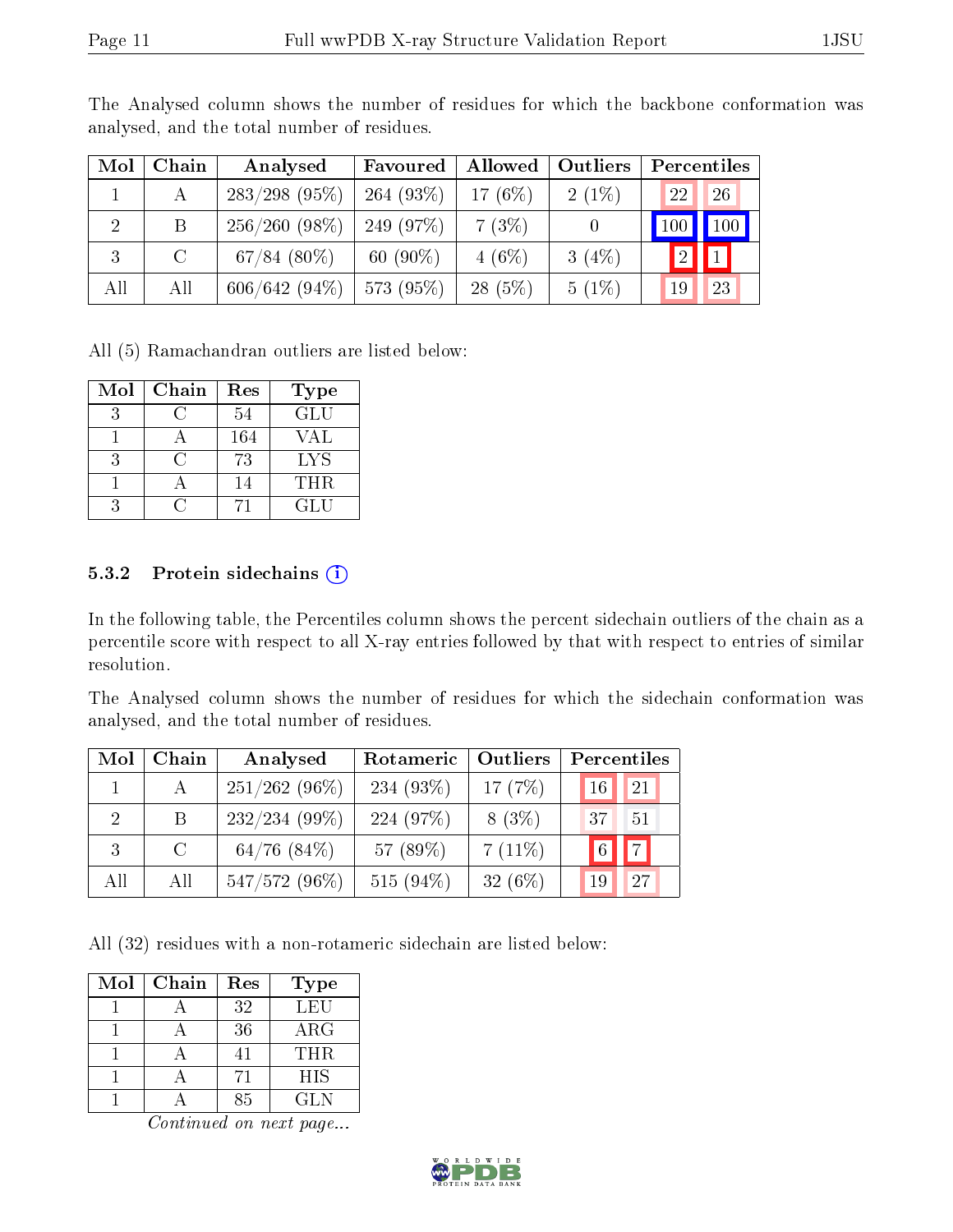| $\overline{\text{Mol}}$ | $\boldsymbol{\theta}$<br>$\overline{\text{Chain}}$                                                                                                                                                                                              | <b>L</b><br>Res  | $\mathbf{r}$<br>$\overline{v}$<br>Type |
|-------------------------|-------------------------------------------------------------------------------------------------------------------------------------------------------------------------------------------------------------------------------------------------|------------------|----------------------------------------|
| $\mathbf{1}$            | $\overline{\rm A}$                                                                                                                                                                                                                              | $\overline{87}$  | LEU                                    |
| $\overline{1}$          |                                                                                                                                                                                                                                                 | 88               | $\overline{\text{LYS}}$                |
| $\mathbf{1}$            |                                                                                                                                                                                                                                                 | 89               | $\overline{\text{LYS}}$                |
| $\overline{1}$          | $\frac{\overline{A}}{\overline{A}} \frac{\overline{A}}{\overline{A}} \frac{\overline{A}}{\overline{A}} \frac{\overline{A}}{\overline{A}} \frac{\overline{A}}{\overline{A}} \frac{\overline{A}}{\overline{A}} \frac{\overline{A}}{\overline{B}}$ | $\overline{115}$ | LEU                                    |
| $\overline{1}$          |                                                                                                                                                                                                                                                 | $122\,$          | $\overline{\rm{ARG}}$                  |
| $\mathbf{1}$            |                                                                                                                                                                                                                                                 | 150              | $\overline{\rm ARG}$                   |
| $\overline{1}$          |                                                                                                                                                                                                                                                 | 162              | $\overline{\text{GLU}}$                |
| $\overline{1}$          |                                                                                                                                                                                                                                                 | 202              | LEU                                    |
| $\overline{1}$          |                                                                                                                                                                                                                                                 | 247              | $\overline{\text{ASP}}$                |
| $\overline{1}$          |                                                                                                                                                                                                                                                 | $\overline{248}$ | $\overline{\rm PHE}$                   |
| $\mathbf{1}$            |                                                                                                                                                                                                                                                 | 287              | $\overline{\text{GLN}}$                |
| $\overline{1}$          |                                                                                                                                                                                                                                                 | 297              | $\overline{\rm{ARG}}$                  |
| $\overline{2}$          |                                                                                                                                                                                                                                                 | 196              | $\overline{\text{LYS}}$                |
| $\overline{2}$          | $\overline{\mathrm{B}}$                                                                                                                                                                                                                         | 199              | <b>TYR</b>                             |
| $\overline{2}$          | $\overline{\mathrm{B}}$                                                                                                                                                                                                                         | 249              | LEU                                    |
| $\overline{2}$          | $\overline{\mathrm{B}}$                                                                                                                                                                                                                         | 323              | $\overline{\text{GLN}}$                |
| $\overline{2}$          | $\overline{\mathrm{B}}$                                                                                                                                                                                                                         | 346              | $\overline{\text{PRO}}$                |
| $\overline{2}$          | $\overline{\mathrm{B}}$                                                                                                                                                                                                                         | 348              | LEU                                    |
| $\overline{2}$          | $\overline{\text{B}}$                                                                                                                                                                                                                           | $\overline{391}$ | LEU                                    |
| $\overline{2}$          |                                                                                                                                                                                                                                                 | $\overline{415}$ | $\overline{\text{ASN}}$                |
| $\overline{3}$          |                                                                                                                                                                                                                                                 | $\overline{25}$  | $\overline{\text{LYS}}$                |
| $\overline{3}$          |                                                                                                                                                                                                                                                 | $\overline{36}$  | $\overline{\text{VAL}}$                |
| 3                       |                                                                                                                                                                                                                                                 | 43               | $\overline{\rm{ARG}}$                  |
| $\overline{3}$          | $\overline{\text{B}}$ $\overline{\text{C}}$ $\overline{\text{C}}$ $\overline{\text{C}}$ $\overline{\text{C}}$ $\overline{\text{C}}$ $\overline{\text{C}}$ $\overline{\text{C}}$                                                                 | $\overline{70}$  | LEU                                    |
| $\overline{3}$          |                                                                                                                                                                                                                                                 | 73               | $\overline{\text{LYS}}$                |
| $\overline{3}$          |                                                                                                                                                                                                                                                 | $\overline{84}$  | $\overline{\text{LEU}}$                |
| $\overline{3}$          |                                                                                                                                                                                                                                                 | $\overline{86}$  | $\overline{{\rm GLU}}$                 |

Continued from previous page...

Some sidechains can be flipped to improve hydrogen bonding and reduce clashes. All (8) such sidechains are listed below:

| Mol            | Chain | Res | <b>Type</b> |
|----------------|-------|-----|-------------|
|                |       | 71  | <b>HIS</b>  |
| 1              | А     | 246 | <b>GLN</b>  |
| 2              | В     | 208 | <b>ASN</b>  |
| $\overline{2}$ | R     | 322 | <b>GLN</b>  |
| $\overline{2}$ | В     | 404 | <b>HIS</b>  |
| $\overline{2}$ | В     | 415 | <b>ASN</b>  |
| 3              | С     | 57  | <b>GLN</b>  |
| 3              | ( )   | 77  | <b>GLN</b>  |

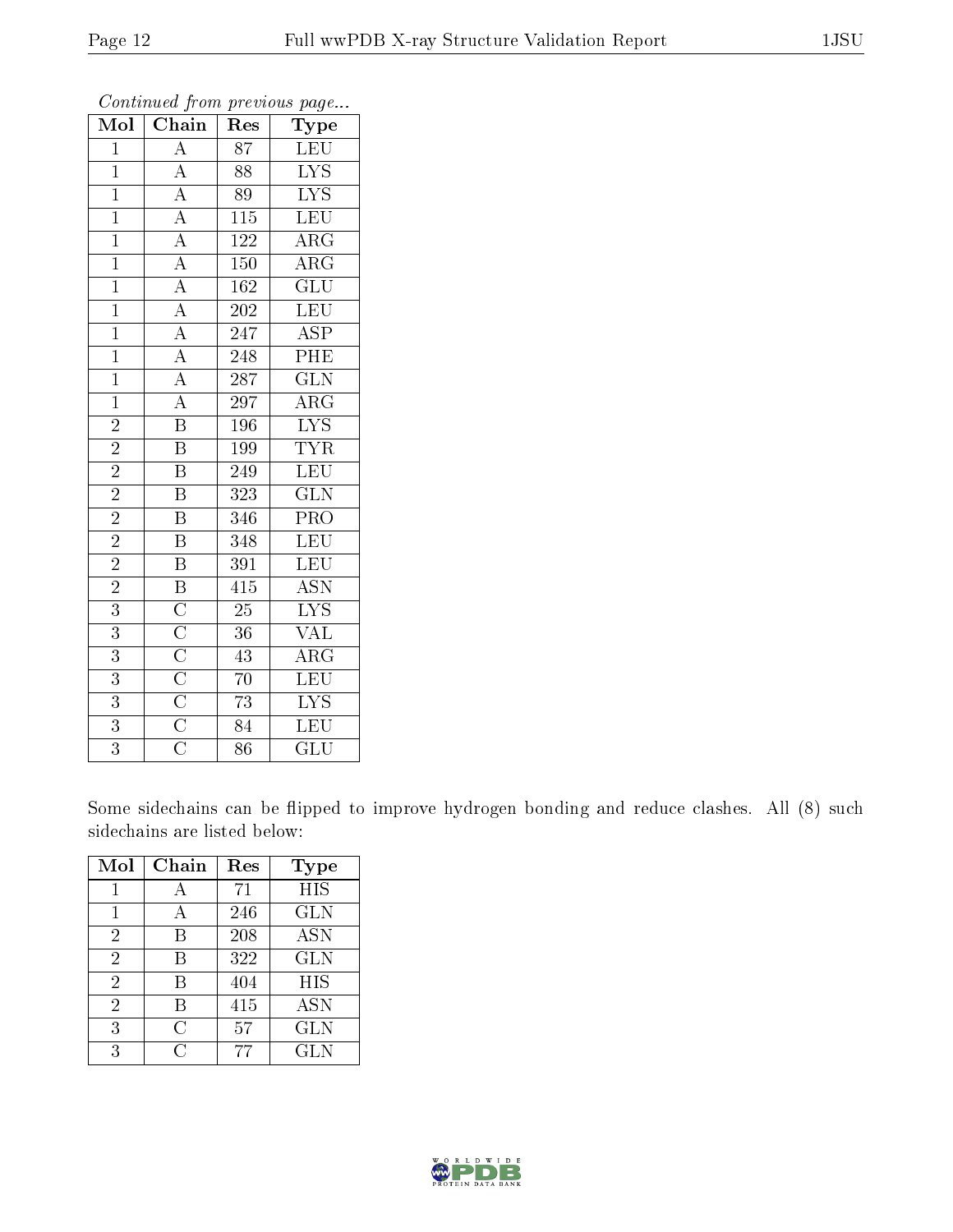#### $5.3.3$  RNA  $(i)$

There are no RNA molecules in this entry.

### 5.4 Non-standard residues in protein, DNA, RNA chains (i)

1 non-standard protein/DNA/RNA residue is modelled in this entry.

In the following table, the Counts columns list the number of bonds (or angles) for which Mogul statistics could be retrieved, the number of bonds (or angles) that are observed in the model and the number of bonds (or angles) that are defined in the Chemical Component Dictionary. The Link column lists molecule types, if any, to which the group is linked. The Z score for a bond length (or angle) is the number of standard deviations the observed value is removed from the expected value. A bond length (or angle) with  $|Z| > 2$  is considered an outlier worth inspection. RMSZ is the root-mean-square of all Z scores of the bond lengths (or angles).

| Mol | Type | $\vert$ Chain $\vert$ Res $\vert$ |         |  | Link    |      | Bond lengths                                    |          |  | Bond angles |  |
|-----|------|-----------------------------------|---------|--|---------|------|-------------------------------------------------|----------|--|-------------|--|
|     |      |                                   |         |  |         |      | Counts   RMSZ $\mid \#  Z  > 2$   Counts   RMSZ |          |  | #Z >2       |  |
|     | TPA  |                                   | $160\,$ |  | 8.10.11 | 0.98 |                                                 | 10,14,16 |  | $(10\%)$    |  |

In the following table, the Chirals column lists the number of chiral outliers, the number of chiral centers analysed, the number of these observed in the model and the number defined in the Chemical Component Dictionary. Similar counts are reported in the Torsion and Rings columns. '-' means no outliers of that kind were identified.

|     |     |        | Mol   Type   Chain   Res   Link   Chirals   Torsions   Rings |        |
|-----|-----|--------|--------------------------------------------------------------|--------|
| TPO | 160 | $\sim$ | 1/9/11/13                                                    | $\sim$ |

There are no bond length outliers.

All (1) bond angle outliers are listed below:

|  |  | $\mid$ Mol $\mid$ Chain $\mid$ Res $\mid$ Type $\mid$ Atoms | $\mathbf{Z}$   Observed( $^o$ )   Ideal( $^o$ ) |        |
|--|--|-------------------------------------------------------------|-------------------------------------------------|--------|
|  |  | $160$   TPO   O3P-P-O2P   3.19                              | 11982                                           | 107.64 |

There are no chirality outliers.

All (1) torsion outliers are listed below:

| $\blacksquare$ Mol $\vert$ Chain $\vert$ Res $\vert$ Type $\vert$ |  | Atoms          |
|-------------------------------------------------------------------|--|----------------|
|                                                                   |  | + CB-OG1-P-O3P |

There are no ring outliers.

1 monomer is involved in 1 short contact:

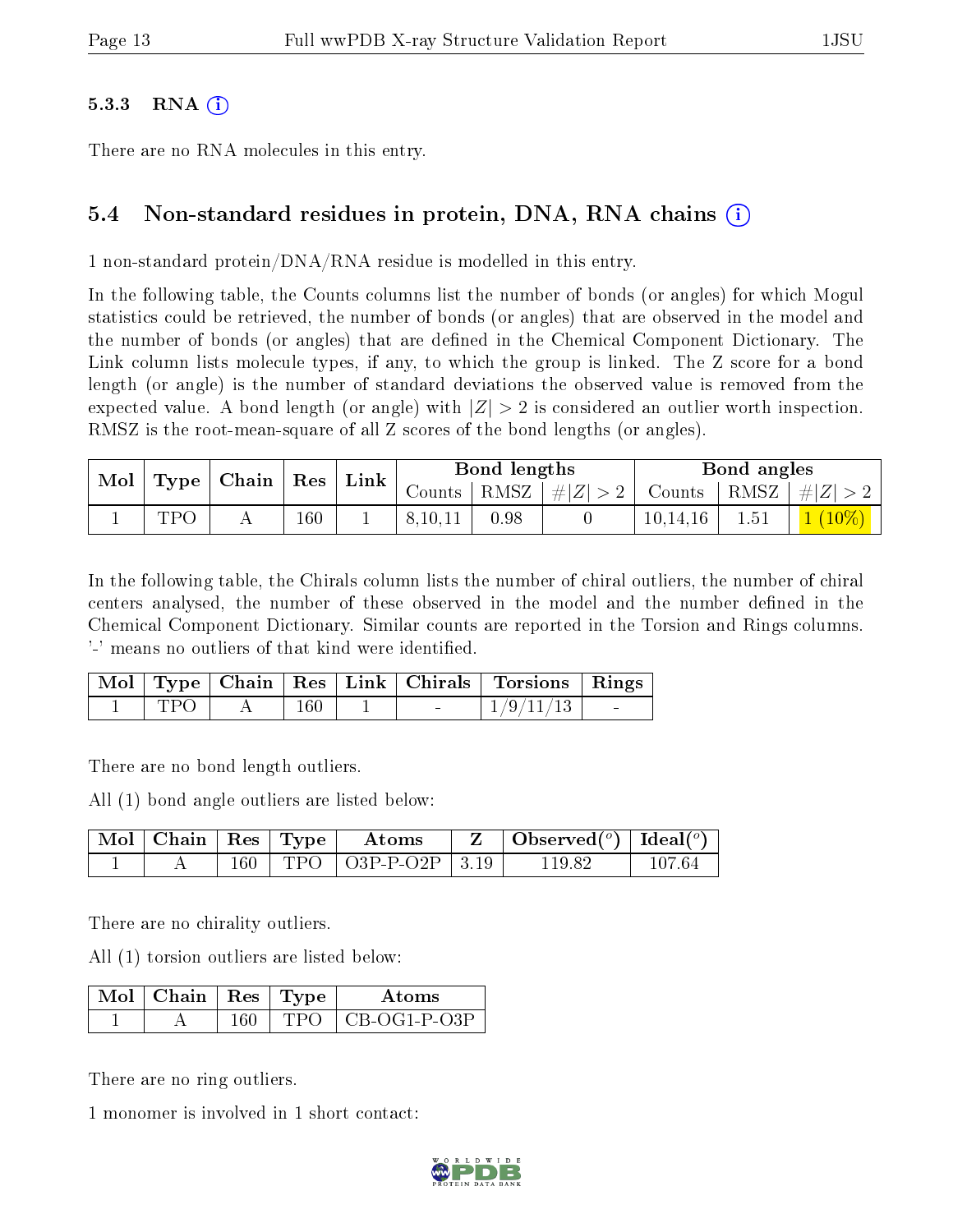|  |             | Mol   Chain   Res   Type   Clashes   Symm-Clashes |
|--|-------------|---------------------------------------------------|
|  | $160$   TPO |                                                   |

#### 5.5 Carbohydrates  $(i)$

There are no carbohydrates in this entry.

### 5.6 Ligand geometry  $(i)$

1 ligand is modelled in this entry.

In the following table, the Counts columns list the number of bonds (or angles) for which Mogul statistics could be retrieved, the number of bonds (or angles) that are observed in the model and the number of bonds (or angles) that are defined in the Chemical Component Dictionary. The Link column lists molecule types, if any, to which the group is linked. The Z score for a bond length (or angle) is the number of standard deviations the observed value is removed from the expected value. A bond length (or angle) with  $|Z| > 2$  is considered an outlier worth inspection. RMSZ is the root-mean-square of all Z scores of the bond lengths (or angles).

| Mol | Type | , Chain | Res | Link   | Bond lengths |          |         | Bond angles |      |           |
|-----|------|---------|-----|--------|--------------|----------|---------|-------------|------|-----------|
|     |      |         |     |        | Counts       | RMSZ     | $\# Z $ | Counts      | RMSZ | $  \# Z $ |
|     | SO4  |         | 299 | $\sim$ |              | $0.66\,$ |         | 6.6.6       | 0.32 |           |

There are no bond length outliers.

There are no bond angle outliers.

There are no chirality outliers.

There are no torsion outliers.

There are no ring outliers.

No monomer is involved in short contacts.

#### 5.7 [O](https://www.wwpdb.org/validation/2017/XrayValidationReportHelp#nonstandard_residues_and_ligands)ther polymers  $(i)$

There are no such residues in this entry.

#### 5.8 Polymer linkage issues (i)

There are no chain breaks in this entry.